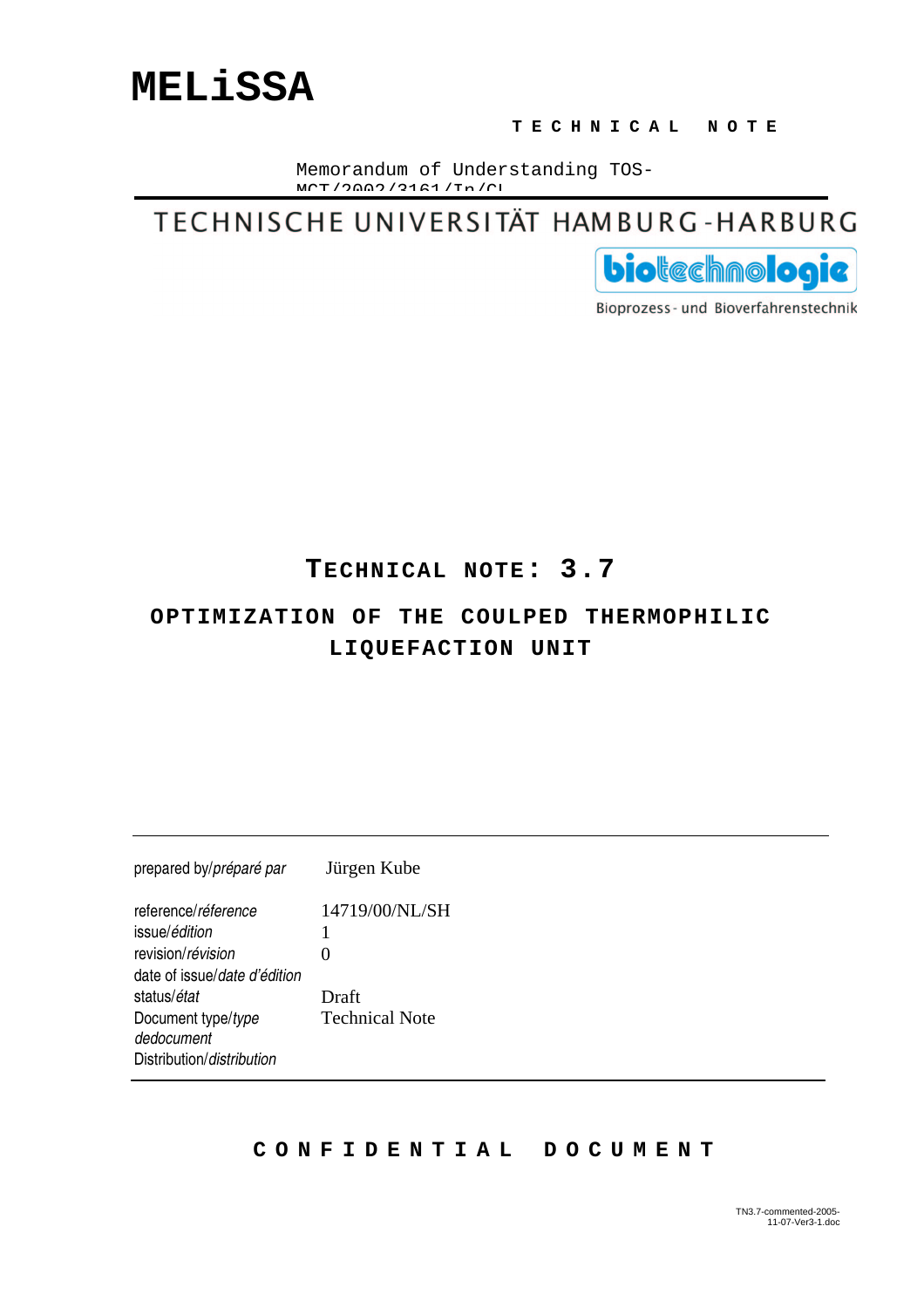issue i revision (

page il ol il

#### **A P P R O V A L**

| Title | <b>ISSUE</b>        | revision 0      |
|-------|---------------------|-----------------|
| titre | <i><b>Issue</b></i> | . .<br>revision |

| author | date |
|--------|------|
| auteur | date |
|        |      |

| approved       | date |
|----------------|------|
| by             | date |
| approuvé<br>by |      |

#### **C H A N G E L O G**

| reason for change /raison du | issue/issue revision/revision date/date |  |
|------------------------------|-----------------------------------------|--|
| changement                   |                                         |  |
|                              |                                         |  |
|                              |                                         |  |

#### **C H A N G E R E C O R D**

**ISSUE.** I REVISION. U

| reason for change/raison du changement | page(s)/page(s) | paragraph(s)/ <i>paragrap</i><br>h(s) |
|----------------------------------------|-----------------|---------------------------------------|
|                                        |                 |                                       |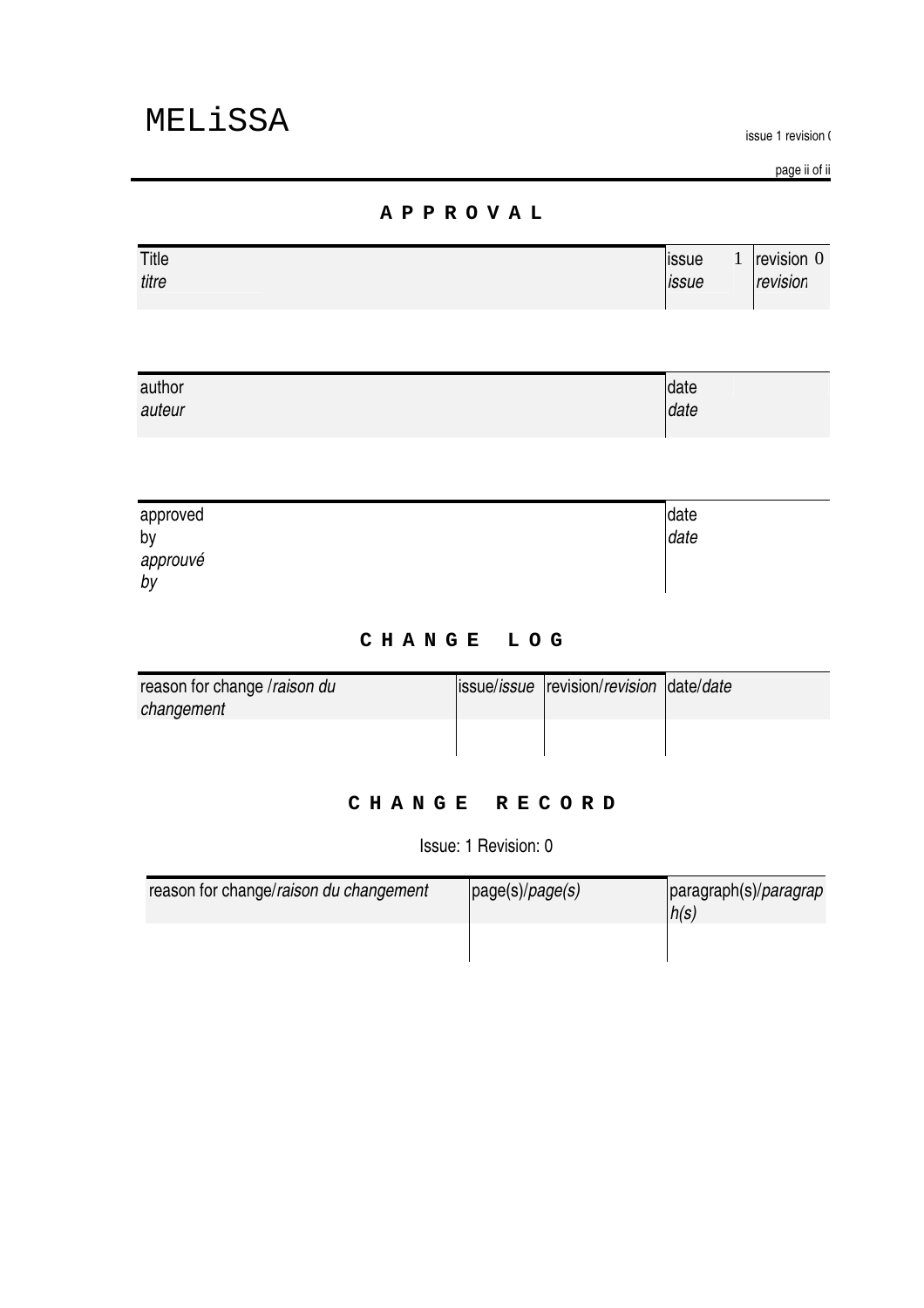issue i revision (

page ill of ill

#### **T A B L E O F C O N T E N T S**

| <b>INTRODUCTION</b>         |    |
|-----------------------------|----|
| <b>MATERIAL AND METHODS</b> | 5  |
| <b>RESULTS</b>              | 9  |
| <b>CONCLUSIONS</b>          | 16 |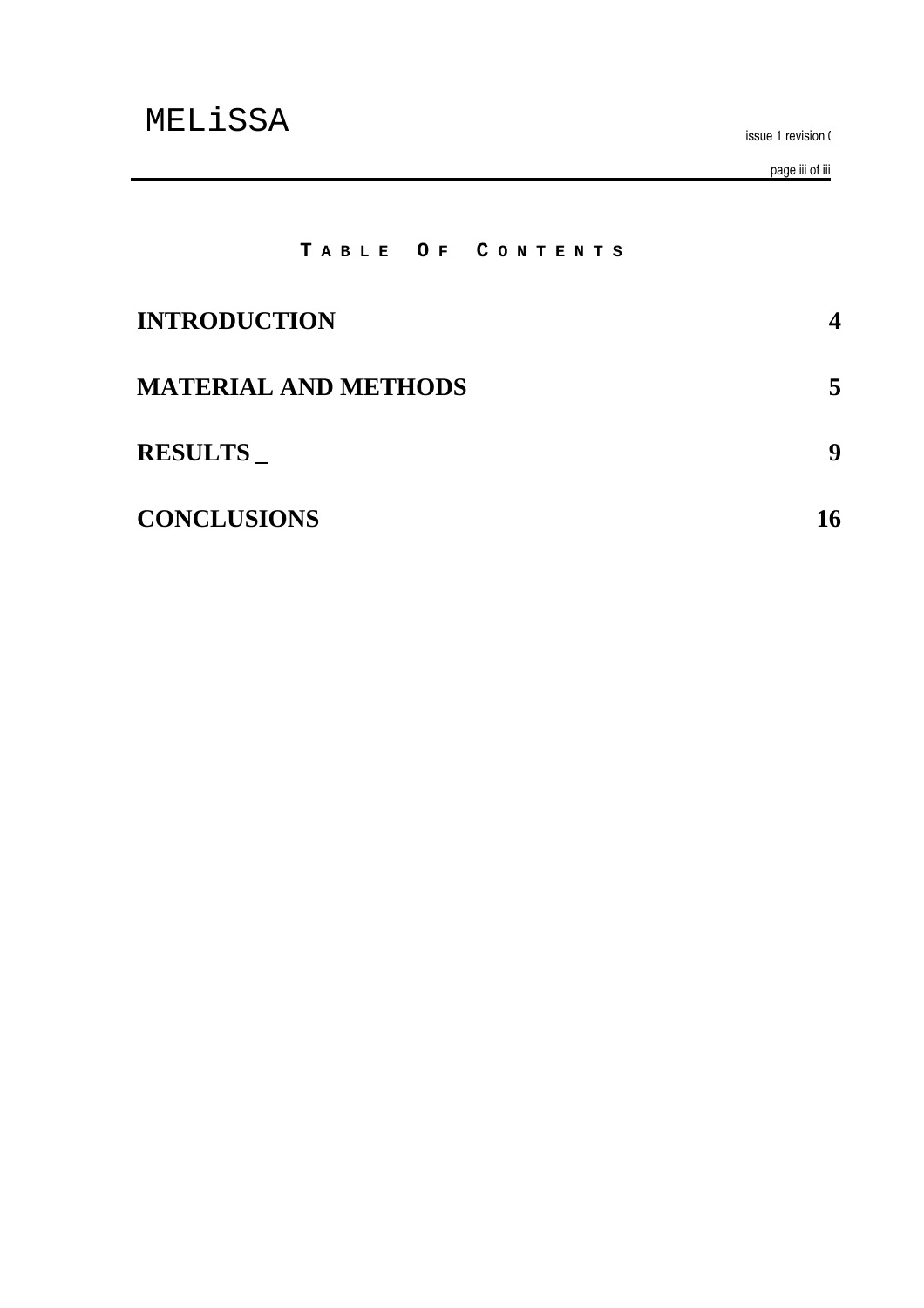# **1\_\_\_ INTRODUCTION**

The aim of this TN according to the scheduled plan was the investigation of a coupled hyperthermophilic liquefaction and a moderate thermophilic methanogenic unit. Previous results and discussions with other partners made us to change the field of experiments. Instead of focusing on the production of biogas which has to be taken care of in future applications the circumvention of methane production and direct production of carbon dioxide and volatile fatty acids was pursued.

Therefore an anaerobic hyperthermophilic reactor was set up and coupled with a dialysis membrane. The membrane was used to remove inhibitory substances and volatile fatty acids. This leads to a significant acceleration of the degradation process. Fibrous matter was degraded with turnovers between 57 and 75%. In previous reports (TN 3.5) we described the liquefaction process in a lab scale membrane fermentor with a specific membrane area of 30m²/m³. To prove the scale up feasibility a different set up was tested. Instead of membrane sheets hollow fibre membrane modules were used in this report.

Also the microbial characterization and identification of the hyperthermophilic consortium was pursued.

| TN 3.7                                                                                                        | Optimization of the coupled thermophilic liquefaction unit |  |
|---------------------------------------------------------------------------------------------------------------|------------------------------------------------------------|--|
| TUHH BT1                                                                                                      |                                                            |  |
| This document is confidential property of the MELISSA partners and shall not be used, duplicated, modified or |                                                            |  |
| transmitted without their authorization                                                                       |                                                            |  |
| Memorandum of Understanding TOS-MCT/2002/3161/In/CL                                                           |                                                            |  |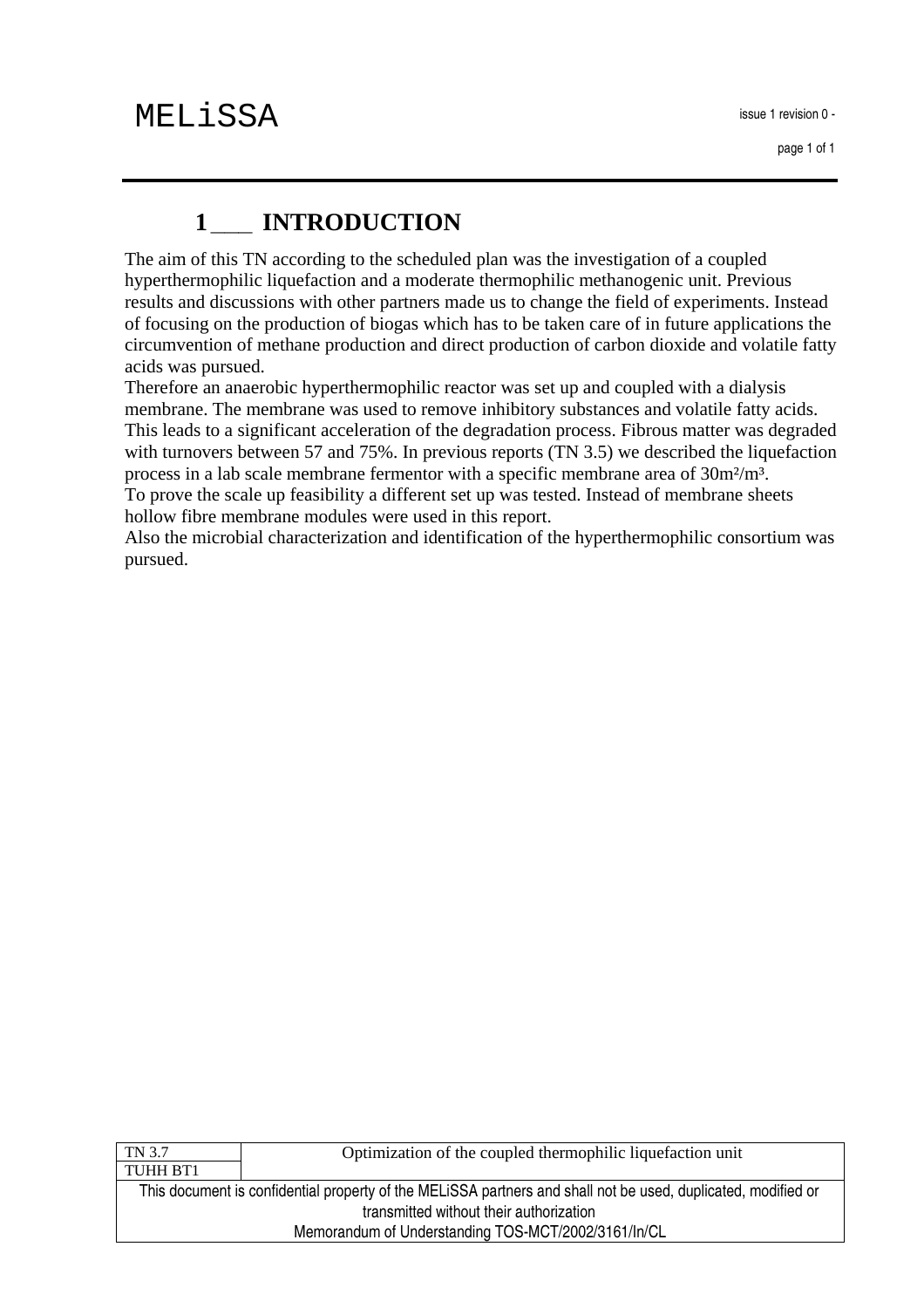### **2 MATERIAL AND METHODS**

### *2.1 DOC*

The DOC and TIC value of the samples was determined with  $TOC + TN_b$  from Analytic Jena. Part of the sample is burnt at 800°C in a pure oxygen atmosphere in a column filled with carriers of Cer catalyst. The  $CO<sub>2</sub>$  content in the off-gas is integrated and the total carbon (TC) determined. The Total Inorganic Carbon (TIC) is determined by acidifying the sample to pH 2 and flushing out the dissolved  $CO<sub>2</sub>$ 

### *2.2 TN, Ammonia*

Total nitrogen and Ammonia was detected by using test kits form Dr. Lange (TN 20-100mg/L LCK 3338, NH<sub>3</sub> / NH<sub>4</sub><sup>+</sup> 2-47mg/L LCK 303)

### *2.3 VFA*

VFA are determined with a headspace gas chromatograph Chrompack CP9001. A 30mx0.32mm Nukol capillary from Supelco is used. Carrier gas is nitrogen. The samples are acidified with 2%  $H_3PO_4$ . The column is heated to 60 $°C$ , after tree minutes the temperature rises with 10°C/min to 200°C. The detector is a FID working at 220°C. The following VFA can be measured: C2, C3, i-C4, n-C4, i-C5, n-C5, n-C6, n-C7

### *2.4 Microbial characterization and isolation of pure cultures*

Microbial characterization of the hyperthermophilic consortium was done with LB-Medium (5g yeast extract, 10g tryptone, 10g NaCl per liter) and ESA-substrate supernatant. For the latter medium 3.7g/L Spirulina platensis 8.9g/L ground wheat straw and 9.4g/L ground soypellets were adjusted to the desired pH with HCl or NaOH and autoclaved at 120°C for 20 minutes. The medium was centrifuged three hours at 7500rpm and centrifuged. The supernatant was taken as growth medium. The supernatant contained approximately  $1x10^6$ dead cells per mL (cells were not stained).

Liquid culture experiments were done in 100mL anaerobic culture vials. The medium was boiled for 1 minute, cooled below boiling temperature.  $1g/L$  Na<sub>2</sub>CO<sub>3</sub> and 0.5g/L L-Cysteine x HCl were added to the hot, but not boiling liquid. pH was adjusted with HCl or NaOH to the desired value. 50mL of medium were then filled into 100mL cultures vials. The vials were gassed with nitrogen for two minutes and then sealed with butyl rubber seals. Liquid cultures were inoculated with 10% pre culture (TN3.1).

| Optimization of the coupled thermophilic liquefaction unit                                                    |  |  |
|---------------------------------------------------------------------------------------------------------------|--|--|
|                                                                                                               |  |  |
| This document is confidential property of the MELISSA partners and shall not be used, duplicated, modified or |  |  |
| transmitted without their authorization                                                                       |  |  |
| Memorandum of Understanding TOS-MCT/2002/3161/In/CL                                                           |  |  |
|                                                                                                               |  |  |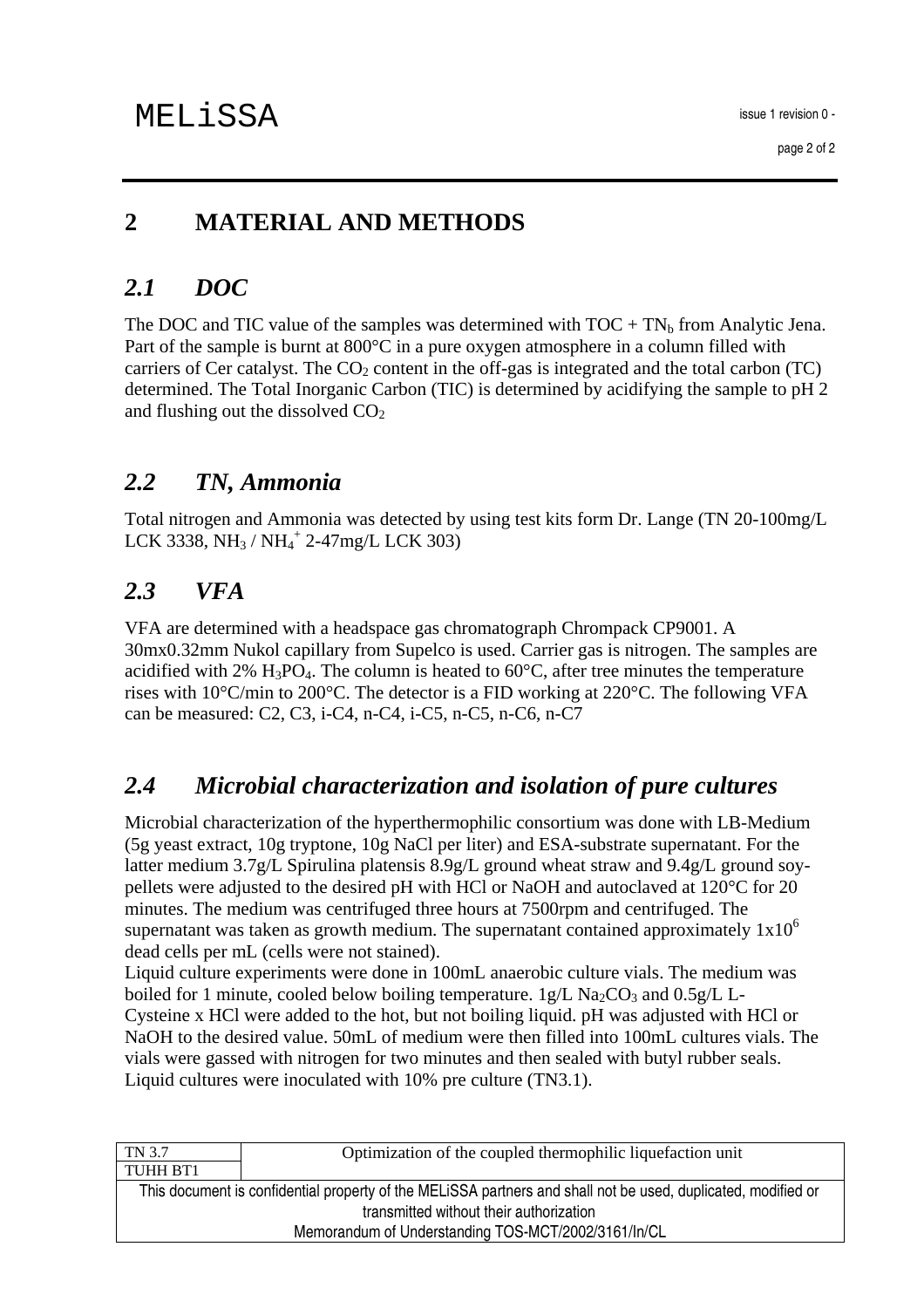Serial dilution technique was used for isolation experiments. 5 mL mixed culture were inoculated into a 100mL vial. The vial was shaken and 5mL were taken out for the inoculation of the next vial. The procedure was repeated 8 times to a dilution of  $10^{-8}$ .

Plating experiments were done with LB and ESA-medium containing 1% Agar or 2% Gelrite and 0.2M MgCl<sub>2</sub>. The plates were reduced in an anerobic chamber with  $100\mu$ L 5% Na<sub>2</sub>S solution or 1% L-Cysteine and inoculated with 10 $\mu$ L culture. The following cultures were sampled: fermentor effluent, liquid culture in LB-medium, liquid culture in ESA-medium. The plates were inoculated at 70°C (agar) and 75 and 80°C (gelrite).

Characterization cultures were done with the consortium. Vials were prepared with LBmedium, at pH 5, 6, 7 and 8. Cultivation temperatures were 70, 80, 90, 95, and 100°C. Samples were taken every day for 5 days. The vials were reduced with 1g/L L-cysteine, so the DO was zero. Anaerobic conditions were maintained in all vials, since the resazurin oxygen indicator did not cause a color change.

Another set of vials were prepared with ESA-substrate, at a pH of 5, 6, 7, and 8. The vials were inoculated and incubated at 70, 80, 90, 95, and 100°C. Growth was monitored for 24h.

### *2.5 Fermentor set up*

The 6L Dialysis membrane reactor was used for further experiments. The fermentor was modified to install a submersed hollow fiber membrane module. Instead of the culture chamber and the dialysate membrane sheet the membrane module was set into the fermentor. Fresh dialysate was pumped through the hollow fibers of the module and was loaded with small molecules.

The bottom part and lid were manufactured from PEEK (poly-ether-ether-ketone). In these plates two holes were made for the connection to the dialysis module (Fresenius medical care, Hemoflow highflux HF 80). Another set of connections were manufactured to use a microfiltration module (Microdyn, MD 070 FP 1N). This module uses PP as membrane material, which has to be hydrophilized with 70% ethanol before usage. The module was stored for 24h in 70% ethanol. This was recommended by the manufacturer. During the hydrophilization ethanol adsorbs at the hydrophobic membrane material with its hydrophobic side  $(-CH<sub>3</sub>)$ . The hydrophilic side  $(-OH)$  shows to the outside and makes the membrane hydrophilic. The hydrophilization lasts, until the membrane dries completely; then it has to be repeated. After hydrophilization, the non adsorbed ethanol is washed away with water. The binding of ethanol onto the PP-membrane is due to hydrophobic-hydrophobic interaction. The hollow fibers are gathered in a matrix made from PU, which is not thermostable. To prevent thermal degradation of the PU cooled dialysate was pumped back onto the top section of the dialysate module to lower the dialysate effluent temperature.

The set up is displayed in figure 1 (FMC-Blood dialyzer) and figure 2 (Microdyn MF module). The fermentor was heated to 90-92°C by pumping hot water trough the cooling facility of the fermentor. With this set up a stable and continuous heat dissipation was possible. Earlier experiments with an electrical heater lead to boiling water near the heater because of the good insulation characteristics of sedimented solids.

| TN 3.7                                                                                                        | Optimization of the coupled thermophilic liquefaction unit |  |
|---------------------------------------------------------------------------------------------------------------|------------------------------------------------------------|--|
| TUHH BT1                                                                                                      |                                                            |  |
| This document is confidential property of the MELISSA partners and shall not be used, duplicated, modified or |                                                            |  |
| transmitted without their authorization                                                                       |                                                            |  |
| Memorandum of Understanding TOS-MCT/2002/3161/In/CL                                                           |                                                            |  |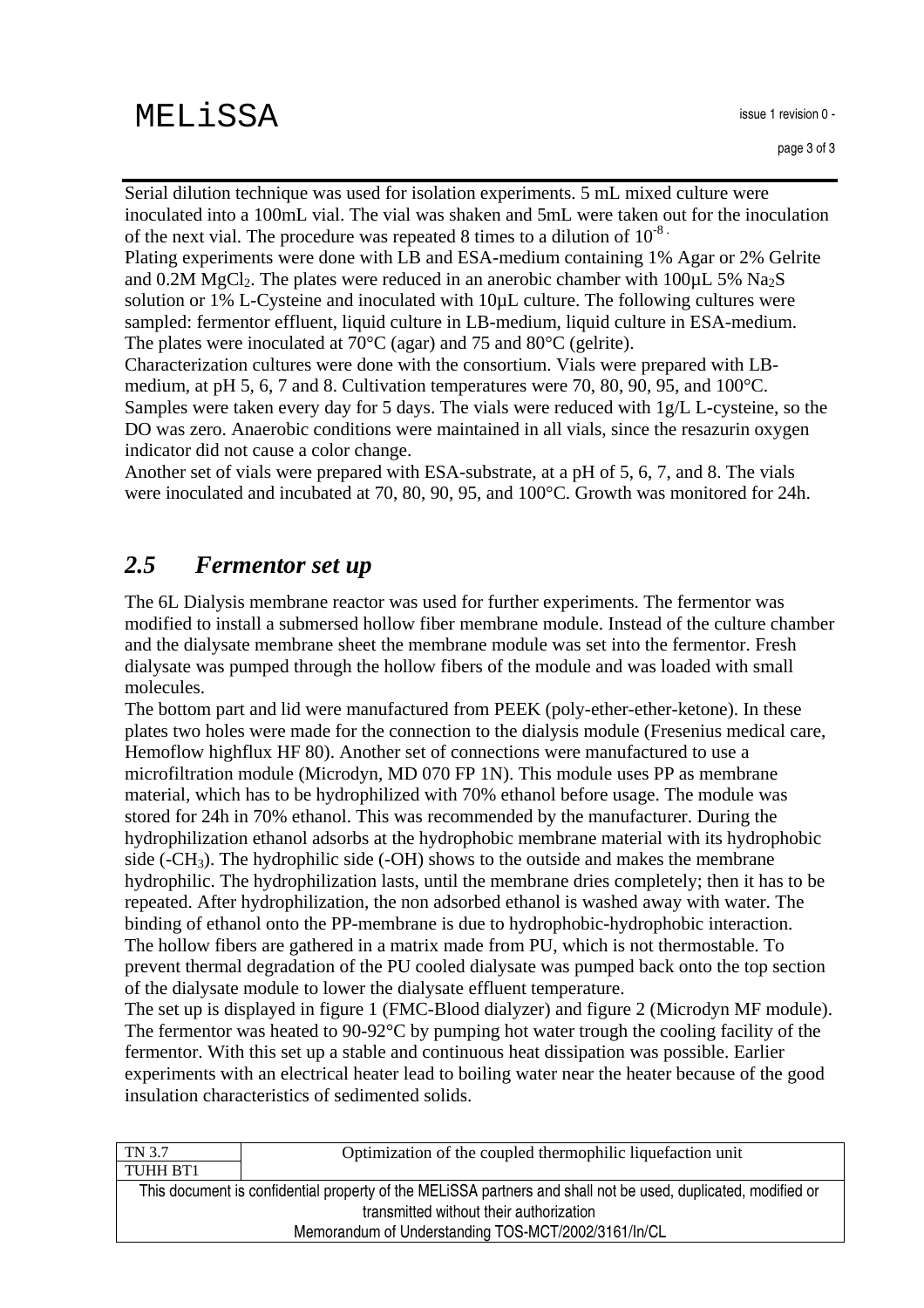The feed and effluent pump were triggered by a timer and pumped for 2 minutes every 3 hours. Prior to pumping the stirrer was switched off for one minute to allow big particles to sedimentate. Dialysate was exchanged continuously. When using the microfiltration membrane two pumps, one at the dialysate inlet and one at the outlet were necessary to prevent a convective volume flow over the porous membrane. The dialysate was stripped with 5L/h nitrogen and reduced with  $0.5g/L$  Na<sub>2</sub>S x 7H<sub>2</sub>O. Nothing else was added to the dialysate. pH was titrated by addition of 4M NaOH. Redox potential was measured on line. A sample was taken every day from the effluent and dialysate. DOC, VFA and TS were measured every day, nitrogen, ammonia, proteins and carbohydrates every second day.



**figure 1 Fermentor set up for the submersed dialysis module FMC Hemoflow HF80. For further details see text.**

| TN 3.7                                                                                                        | Optimization of the coupled thermophilic liquefaction unit |
|---------------------------------------------------------------------------------------------------------------|------------------------------------------------------------|
| TUHH BT1                                                                                                      |                                                            |
| This document is confidential property of the MELISSA partners and shall not be used, duplicated, modified or |                                                            |
| transmitted without their authorization                                                                       |                                                            |
| Memorandum of Understanding TOS-MCT/2002/3161/In/CL                                                           |                                                            |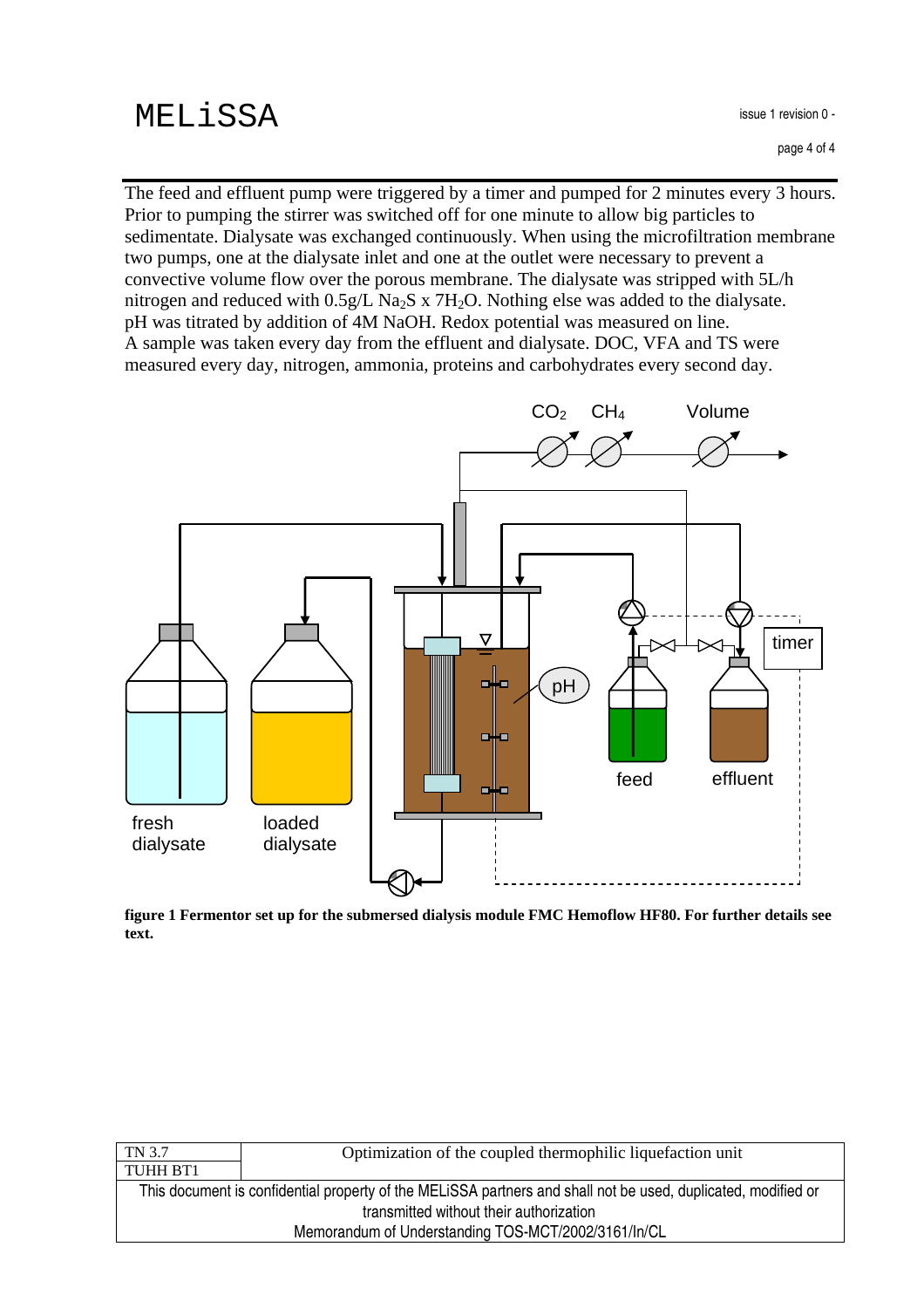

figure 2 Fermentor set up for the submersed dialysis module Microdyn, MD 070 FP 1N. Used dialysate was cooled in a heat exchanger and given to the dialysate outlet stream to cool down the PU collector of hollow **fibers. For further details see text.**

### *2.6 16S rDNA DGGE*

DNA was isolated with Quiagen Genomic DNA Buffer kit and amplified with PCR, using the 907 Reverse primer (5`CCG TCA ATT CMT TTG AGT TT) and GM5 clamp primer (5`CGC CCG CCG CGC CCC GCG CCC GTC CCG CCG CCC CCG CCC CCC TAC GGG AGG CAG CAG). The PCR products was put on a GDDE Agarose gel and run at 55°C and 200V for 5h. The gel was stained with Ethidiumbromide and photographed under UV-light.

The DGGE gel had the following composition:

80% denaturing acryalmide solution (6% acryl amide)

- 22.5 mL acrylamide (40%)
- 3 mL 50x TAE buffer
- 48 mL Formamide
- 50.4g urea (predissolved in 30 mL water)
- Fill to final 150 mL water

| TN 3.7                                              | Optimization of the coupled thermophilic liquefaction unit                                                    |  |
|-----------------------------------------------------|---------------------------------------------------------------------------------------------------------------|--|
| TUHH BT1                                            |                                                                                                               |  |
|                                                     | This document is confidential property of the MELISSA partners and shall not be used, duplicated, modified or |  |
| transmitted without their authorization             |                                                                                                               |  |
| Memorandum of Understanding TOS-MCT/2002/3161/In/CL |                                                                                                               |  |
|                                                     |                                                                                                               |  |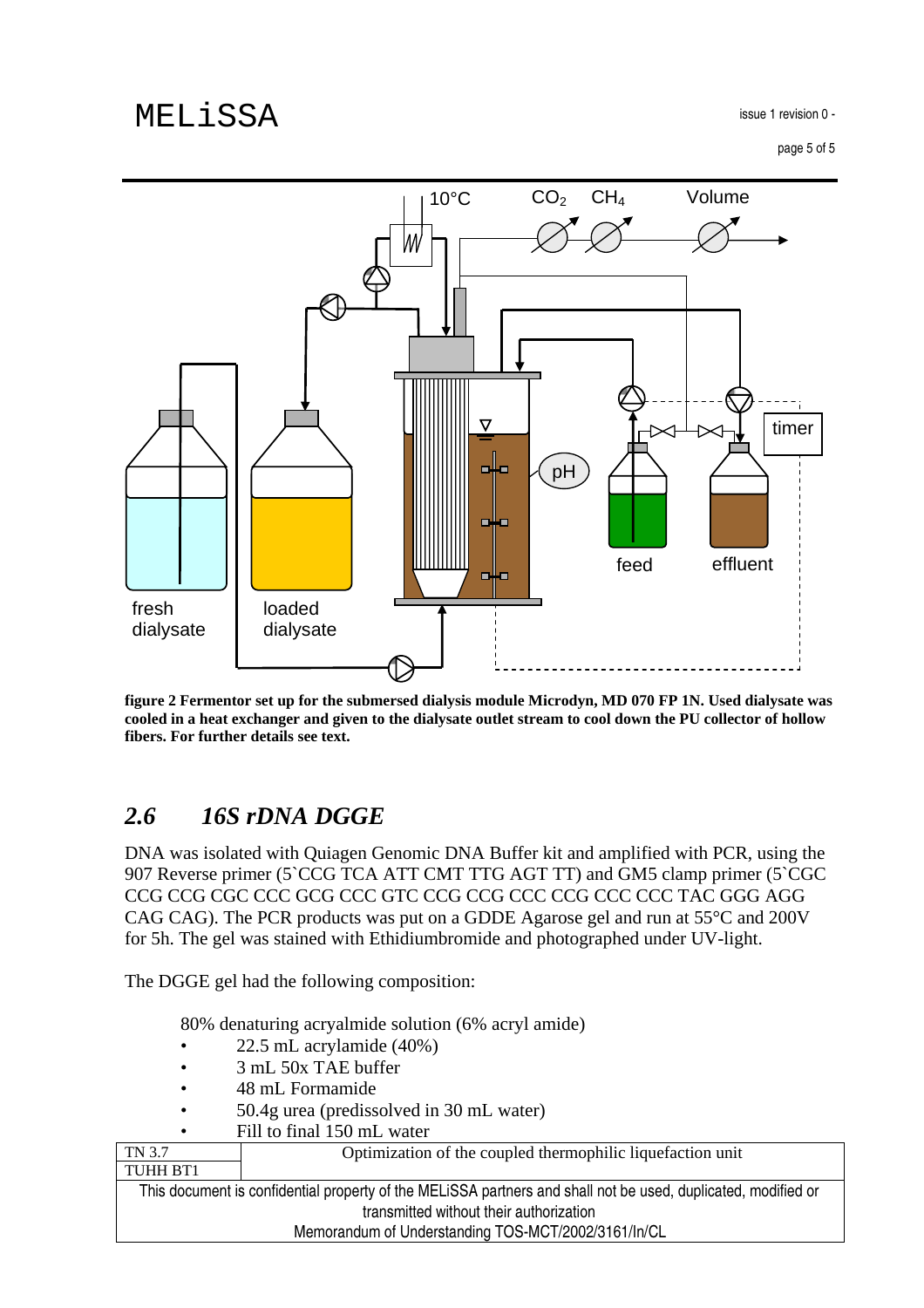issue i revision u -

0% denaturing acrylamide solution

- 22.5 mL acrylamide (40%)
- 3 mL 50x TAE buffer
- Fill to final 150 mL water

# **3 RESULTS**

## *3.1 Growth of microbial consortium*

Two media for characterization were used. On LB-medium the consortium showed poor but detectable growth within 4 days. The temperature range from 70 to 95°C and pH from 5 to 8 was screened. Best growth was detected at pH 8; the best growth temperature was 50 and 95°C. (data not shown)

To check whether the consortium is of marine origin the impact of NaCl concentration was evaluated. Vials with 1, 2 and 3% NaCl were inoculated and growth was monitored for 4 days. The result is shown in figure 3. Cell count was not determined at the beginning of the experiment.



**Growth Curve**

**figure 3 impact of NaCl concentration on growth of the anaerobic and hyperthermophilic consortium at pH 8 and 90°C**

| TN 3.7                                                                                                        | Optimization of the coupled thermophilic liquefaction unit |
|---------------------------------------------------------------------------------------------------------------|------------------------------------------------------------|
| TUHH BT1                                                                                                      |                                                            |
| This document is confidential property of the MELISSA partners and shall not be used, duplicated, modified or |                                                            |
| transmitted without their authorization                                                                       |                                                            |
| Memorandum of Understanding TOS-MCT/2002/3161/In/CL                                                           |                                                            |
|                                                                                                               |                                                            |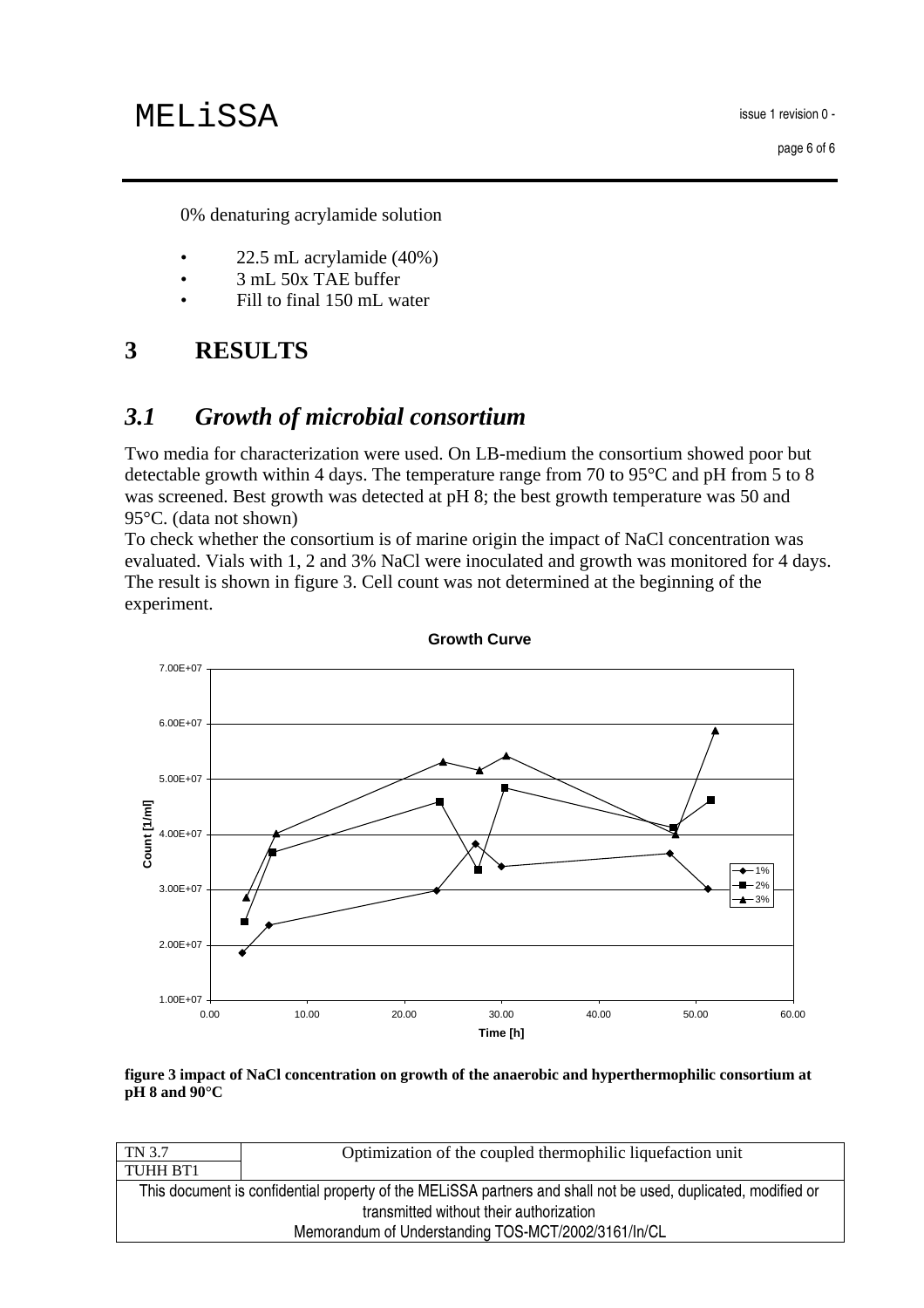Best growth was monitored at 3% NaCl indicating a marine origin of the consortium. Nevertheless growth was also monitored on ESA-medium without salt addition.

On the modified particle free ESA-substrate growth was approximately ten times better than on LB-medium (see figure 4), so this medium was used for further characterization and isolation experiments. No growth was visible on LB-Medium at 100°C



#### **Cell Growth at 100 <sup>O</sup>C & pH 8**

**figure 4 growth of consortium at pH 8 and 100°C on particle free ESA-substrate and LB-medium**

After these results isolation experiments were started. LB-Medium and ESA-substrate were solidified with agar and gelrite. The plates were reduced with  $100\mu$  5% Na<sub>2</sub>S and inoculated with 100 $\mu$ L pre culture. The culture was anaerobic, the DO was zero. The plates were incubated at 70° and 75°C. Higher temperatures were not possible, since the agar melds at 70°C and gelrite at 75°C. No growth was visible on the plates after one week. Control plates with resazurin indicated no presence of oxygen. Obviously the consortium is not able to grow on solid media, so liquid medium was used for further isolation experiments. The serial dilution technique uses liquid media for isolation. The disadvantage of this method is that only one pure strain can be isolated with this technique. Pre culture was diluted 1:10 with fresh medium. This step is repeated ten times to a maximal dilution to  $10^{-10}$ . Vials were incubated at 90 $\degree$ C. After three days growth was visible to a dilution of 10<sup> $\degree$ </sup>. This dilution was used as next pre culture and the serial dilution was repeated twice.

The serial dilution yielded a non spore forming coccus which is sent for 16S rDNA identification to the DSMZ. The strain is probably an archaeon, since the only two hyperthermophilic bacterial stains (*Thermotoga* and *Aquifex*) are both rods. Also DGGEexperiments using bacterial primers failed. The DGGE method encountered several

| TN 3.7                                                                                                        | Optimization of the coupled thermophilic liquefaction unit |
|---------------------------------------------------------------------------------------------------------------|------------------------------------------------------------|
| TUHH BT1                                                                                                      |                                                            |
| This document is confidential property of the MELISSA partners and shall not be used, duplicated, modified or |                                                            |
| transmitted without their authorization                                                                       |                                                            |
| Memorandum of Understanding TOS-MCT/2002/3161/In/CL                                                           |                                                            |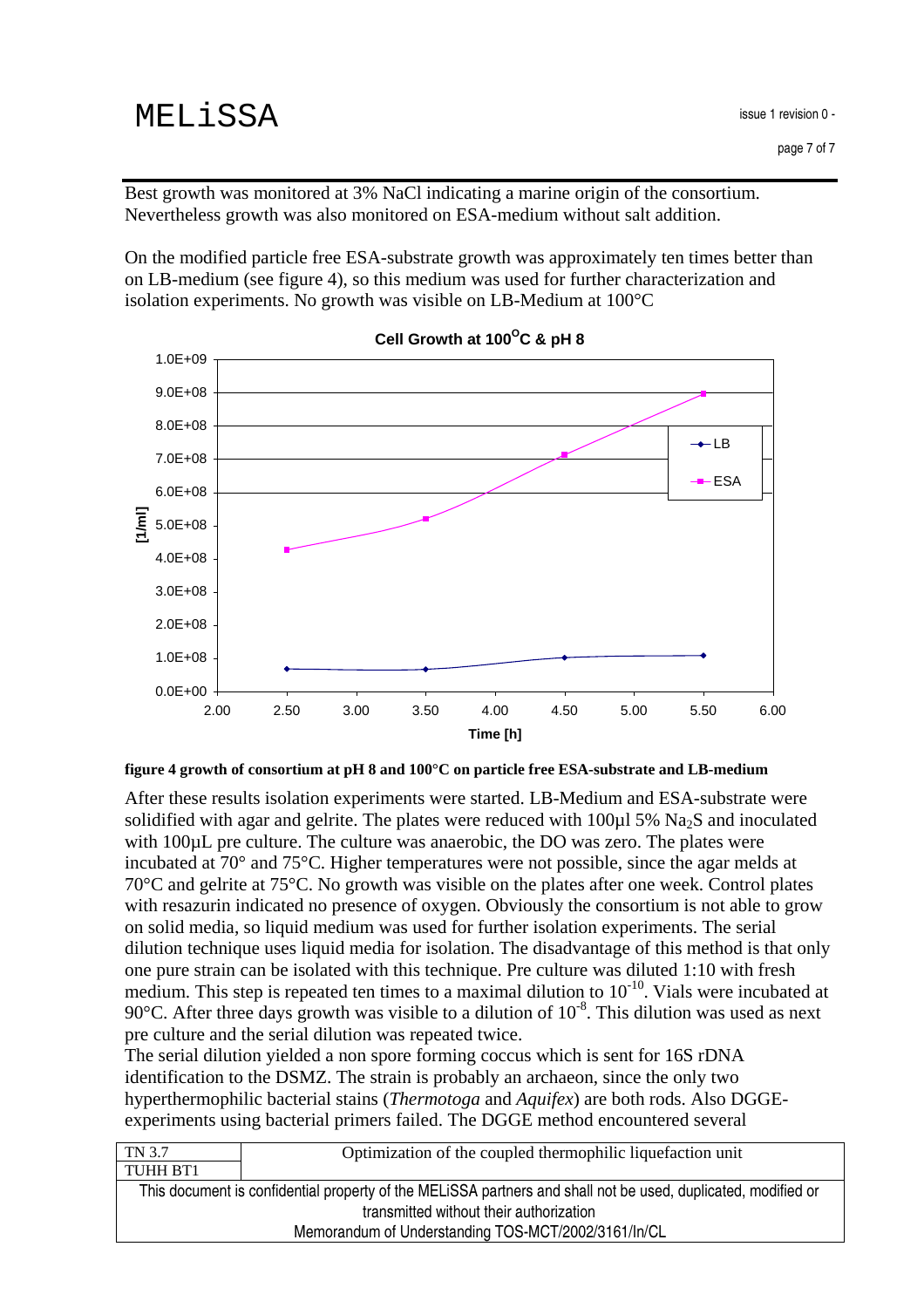difficulties. At first it was hard to open the cells to get access to the DNA. We tried protocols for bacteria (lysozyme lysis, Miller et al. 1999) and archaea (proteinase K, freezing cells, Zhou et al. 1996, Sugano et al. 2005). Secondly the DNA-yield was very low. Hardly any DNA could be detected on the gels, even when we overloaded the gel. Thirdly, the cells showed no good growth anymore. The cultures we used had an OD600 of approx. 0.2-0.3, together with a background noise of cell debris (ESA-Medium supernatant) or crystals (probably carbonate crystals on LB). Fourthly, the extraction of DNA from archaea seems to be a difficult process. (Casamayor 2001) Even for well established strains like *Pyrococcus furiosus* and *Piccrophilius torridus* the extraction often fails, so there are probably also other reasons. All microbial experiments were done at the technical microbiology lab of the TUHH (Prof. Antranikian) under the guidance of experienced co-workers in this field.

DSMZ identification has to be repeated. Currently no well growing cultures are available for identification. However, our lab is greatly interested in these results and we will pursue the identification further; but in the moment no more results are available.

## *3.2 Continuous dialysis fermentation with membrane modules*

Two different membrane modules were used for continuous experiments. The FMC Hemoflow HF 80 module and the Microdyn MD 070 FP 1N module display some main differences. While the FMC module is designed for medical application for the dialysis of blood and parental feeding, the Microdyn module can be used for different applications, such as microfiltration of bacteria or pigments. The FMC module is cast into a plastic housing. This housing was removed before inserting the module into the fermentor. During this procedure several hollow fibers were damaged, so a convective flow from dialysate to reactor and vice versa was possible. This was circumvented by sucking the dialysate through the module. Solid particles closed the holes in the damaged membrane and the convective flow through the membrane was successfully reduced. The Microdyn MF-module did not have to be modified. It was directly set into the fermentor. Due to the high ultrafiltration coefficient a huge convective flow was visible in first test runs leading to fluctuating reactor volumes. The problem was solved by using two pumps for the dialysate. One pump was used to pump the dialysate into the module and another pump controlled the outgoing flow of the dialysate. Both pumps pumped the same volume flow, so the net convective flow over the membrane was minimized.

|                         | FMC Hemoflow HF 80 | Microdyn MD 070 FP 1N |
|-------------------------|--------------------|-----------------------|
| Material                | PS Polysolphone    | PP Polypropylene      |
| Hydrophobicity          | Hydrophilic        | hydrophobic           |
| Type of membrane        | <b>Dialysis</b>    | Mircofiltration       |
| Cut off                 | 30kD non porous    | $0.1 \mu m$ porous    |
| Membrane thickness      | $\sim 10 \mu m$    | $\sim 100 \mu m$      |
| Membrane area           | 1.8 <sup>m²</sup>  | 1.1 <sup>m</sup>      |
| Lumen diameter          | $200 \mu m$        | $600 \mu m$           |
| Number of hollow fibres | 13000              | 2700                  |

#### **Table 1 Membrane modules used in this project**

Optimization of the coupled thermophilic liquefaction unit

THIS QUCUMENT IS COMMUTING PROPERTY OF THE MILLISSA DAMMERS AND SMAIN NOT DE USED, QUIDICATED, MODINED OF uansmitted without their authorization Memorandum of Understanding TOS-MCT/2002/3161/In/CL

TN 3.7 TUHH BT1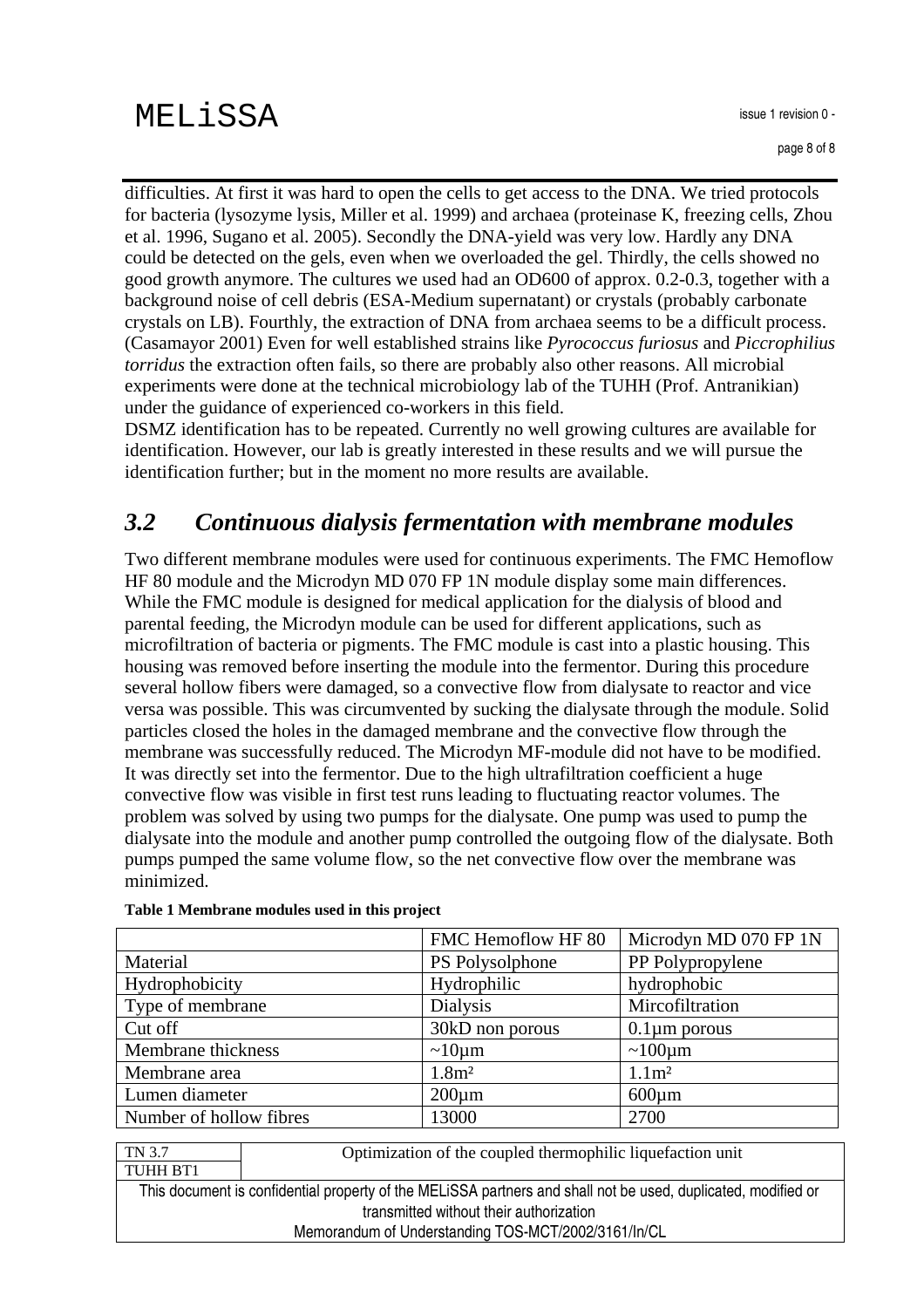issue i revision u -

| [L/h bar]<br>convective flow | ⌒⌒<br>JV.4    | າເດ<br>$\tilde{\phantom{a}}$<br>$\angle$ JU |
|------------------------------|---------------|---------------------------------------------|
| connection                   | Tock<br>uer - | -ring<br>ັ                                  |

Both membranes were compared in two identical experiments. The experimental parameters were:  $B_V = 5g/(L d)$ ,  $V_D = 20L/d$ , T=90°C, pH=7.

The experiment with the FMC dialysis membrane was terminated after 14d because of breakage of the collector housing. The experiment with the MF-module was terminated after 35d by changing the fermentation conditions.

The results from the FMC dialysis membrane and Microdyn MF experiments are shown in figure 5 and 6 respectively.



#### figure 5 Temperature, pH and carbon fluxes for the continuous dialysis experiment  $B_y = 5g/(L d)$ ,  $V_p = 20L/D$ **using the FMC hemoflow HF80 module.**

At the beginning of these experiments often problems with the temperature controller occurred. These problems were solved later on and did not occur in following experiments. The malfunction of the temperature controller also led to a change in pH. Interestingly this caused a higher liquefaction of organic material. Gas production was very high. No gas analyzer was connected to the gas outlet at the beginning of the experiment, so the gas composition is unknown. After the second temperature disturbance the gas production stopped. Three days later the membrane housing broke and the experiment was aborted. After this failure we looked for a more stable solution and made a market survey on membrane

|       | modules. Most suppliers only offer dead end filtration modules with asymmetric membranes.                                                                                                                                                                                                                                                |
|-------|------------------------------------------------------------------------------------------------------------------------------------------------------------------------------------------------------------------------------------------------------------------------------------------------------------------------------------------|
| TNT27 | . $\bigcap_{i=1}^{n} \mathbb{R}^{n}$ , $i=1,\ldots,n$ , $\bigcap_{i=1}^{n} \mathbb{R}^{n}$ , $\bigcap_{i=1}^{n} \mathbb{R}^{n}$ , $\bigcap_{i=1}^{n} \mathbb{R}^{n}$ , $\bigcap_{i=1}^{n} \mathbb{R}^{n}$ , $\bigcap_{i=1}^{n} \mathbb{R}^{n}$ , $\bigcap_{i=1}^{n} \mathbb{R}^{n}$ , $\bigcap_{i=1}^{n} \mathbb{R}^{n}$ , $\bigcap_{i=$ |

| TN 3.7                                              | Optimization of the coupled thermophilic liquefaction unit                                                    |
|-----------------------------------------------------|---------------------------------------------------------------------------------------------------------------|
| TUHH BT1                                            |                                                                                                               |
|                                                     | This document is confidential property of the MELISSA partners and shall not be used, duplicated, modified or |
| transmitted without their authorization             |                                                                                                               |
| Memorandum of Understanding TOS-MCT/2002/3161/In/CL |                                                                                                               |
|                                                     |                                                                                                               |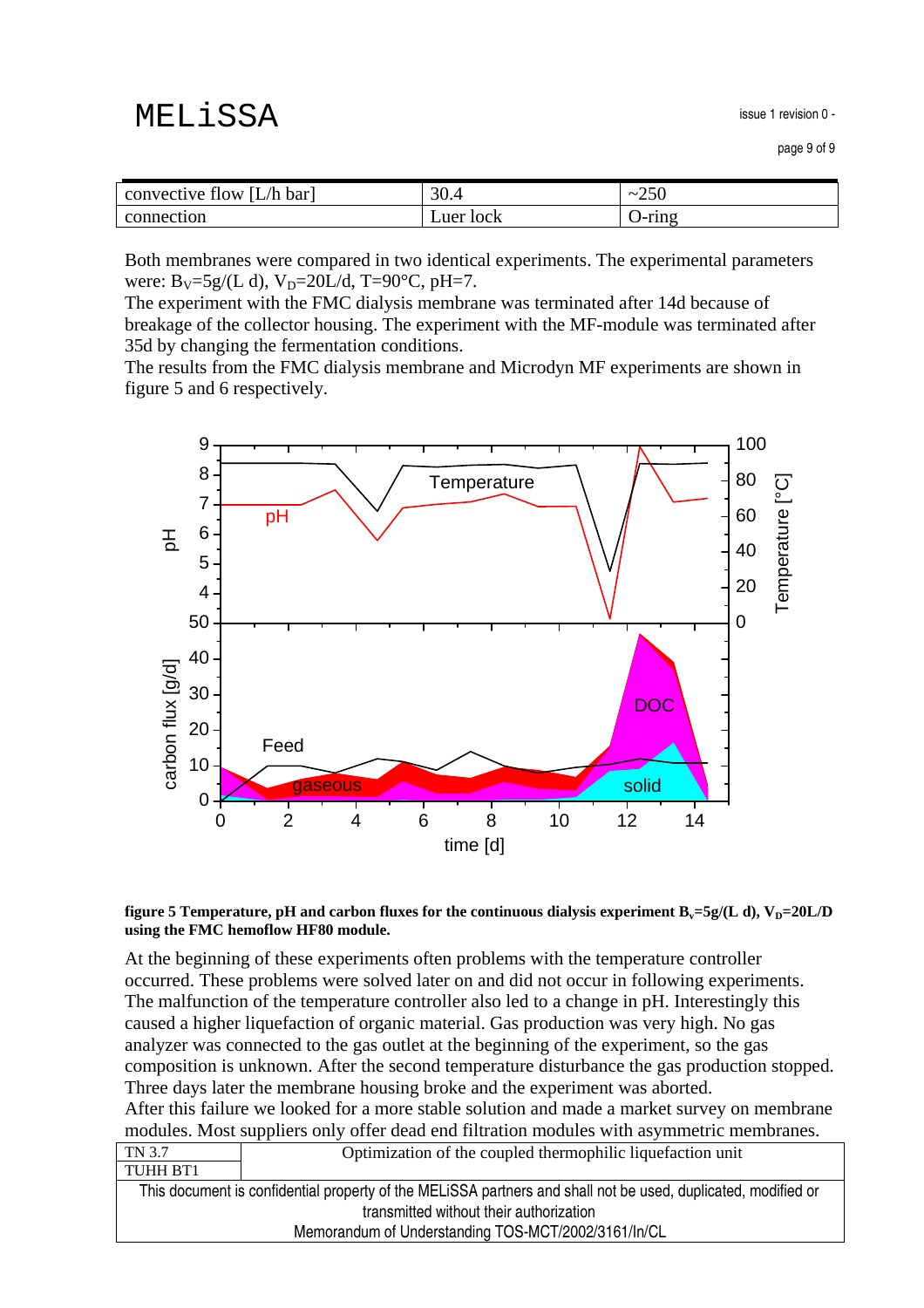From the first experiment we learned that a high pressure drop over the capillaries is not favorable, since the pressure drop cause a pressure gradient over the membrane which induced a convective flow over the membrane. We therefore looked for membranes with broader capillary diameter. The Mircrodyn MF-module offers 600µm capillary diameter instead of the normal 200 or 220µm of a UF- or dialysis module. So we chose this module type. A special adapter was constructed to set the module into the fermentor and first test runs with water were carried out. The very high convective flow required the use of an additional pump to ensure constant in and out going dialysate volume flows.

The system was then started and run successful for 35 days without any greater failure. After this period of time the fermentation conditions were changed to pH8 and the experiment is still running at the moment after total 60 days without any problem. Carbon fluxes, temperature and pH are displayed in figure 6.



#### figure 6 Temperature, pH and carbon fluxes for the continuous dialysis experiment  $B_y = 5g/(L d)$ ,  $V_p = 20L/D$ **using the Microdyn MF-module**

The comparison of reactor performance is shown in figure 7. The gaseous phase was assumed to have 1 atom carbon per molecule  $(CO_2, CH_4)$ . MS-analysis revealed, that the major component of the gas phase was CO2, hydrogen was found in concentrations several orders of magnitude lower. The solid degradation performance was better with the FMC-dialysis module (62%) than with the MF-module (55%). The liquefaction performance was in similar regions for both set ups (34 and 37%). With the FMC-module a very high gas production was

| TN 3.7<br>Optimization of the coupled thermophilic liquefaction unit                                          |  |
|---------------------------------------------------------------------------------------------------------------|--|
| TUHH BT1                                                                                                      |  |
| This document is confidential property of the MELISSA partners and shall not be used, duplicated, modified or |  |
| transmitted without their authorization                                                                       |  |
| Memorandum of Understanding TOS-MCT/2002/3161/In/CL                                                           |  |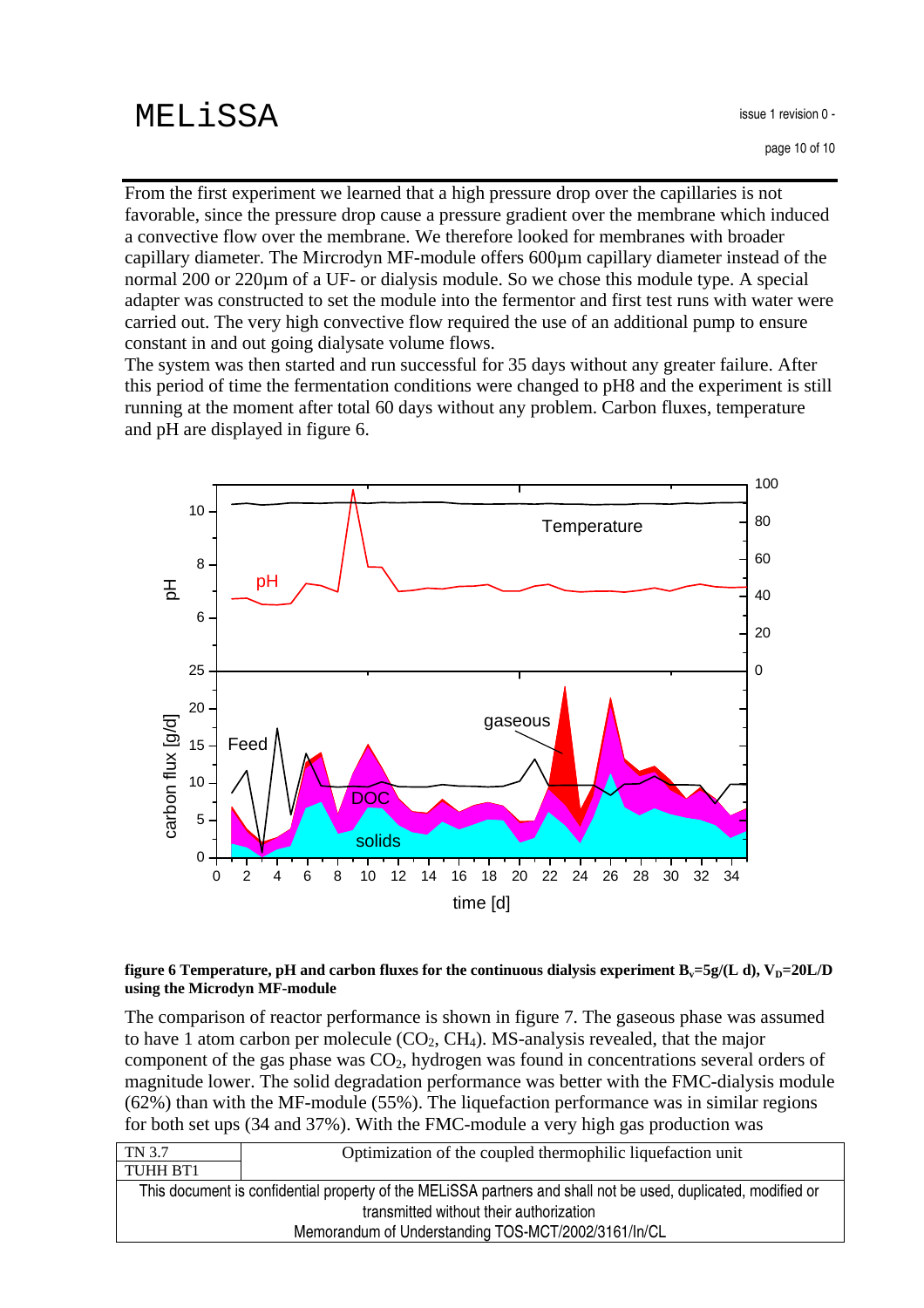

measured. This was probably caused by two major changes in temperature which have a great impact on the density of the gaseous phase.

**figure 7 distribution of carbon in solid, liquid and gaseous phases in the outgoing fluxes from the continuous dialysis fermentor. Carbon content of the gaseous phase was set to 100% (v/v)**

To evaluate the effective membrane which participates on the mass transport the acetic acid gradients were investigated.

With the FMC HF80 Module the average acetic acid concentration in the dialysate is 45% of the effluent concentration. During the usage of the Microdyn MF module the average gradient was 18%. From this gradient the mass transport resistance can be calculated from an acetic acid balance. (eq.1) The balance also is true if acetic acid is produced in the feed stock.  $\dot{m}_{HAC,P} = \dot{V}_D \cdot c_{HAC,D} + \dot{V}_E \cdot c_{HAc,E}$ (eq.1)

where  $\dot{n}_{HAC,P}$  is the acetic acid production term,  $V_R$  is the reactor volume,  $\dot{V}_D$  is the dialysate stream and  $\dot{V}_E$  is the effluent stream.  $c_{HAC,D}$  and  $c_{HAC,E}$  are the acetic acid concentrations in the dialysate and effluent respectively. The mass transport is described by eq.2

$$
\left. \frac{dn_{Hac}}{dt} \right|_{membrane} = P \cdot A \cdot \Delta c_{HAc}
$$
 (eq.2)

The concentration profile over the membrane is displayed in figure 8. The mean logarithmic concentration difference is used. In this special case it can be written as in eq.3

| TN 3.7                                              | Optimization of the coupled thermophilic liquefaction unit                                                    |  |
|-----------------------------------------------------|---------------------------------------------------------------------------------------------------------------|--|
| TUHH BT1                                            |                                                                                                               |  |
|                                                     | This document is confidential property of the MELISSA partners and shall not be used, duplicated, modified or |  |
| transmitted without their authorization             |                                                                                                               |  |
| Memorandum of Understanding TOS-MCT/2002/3161/In/CL |                                                                                                               |  |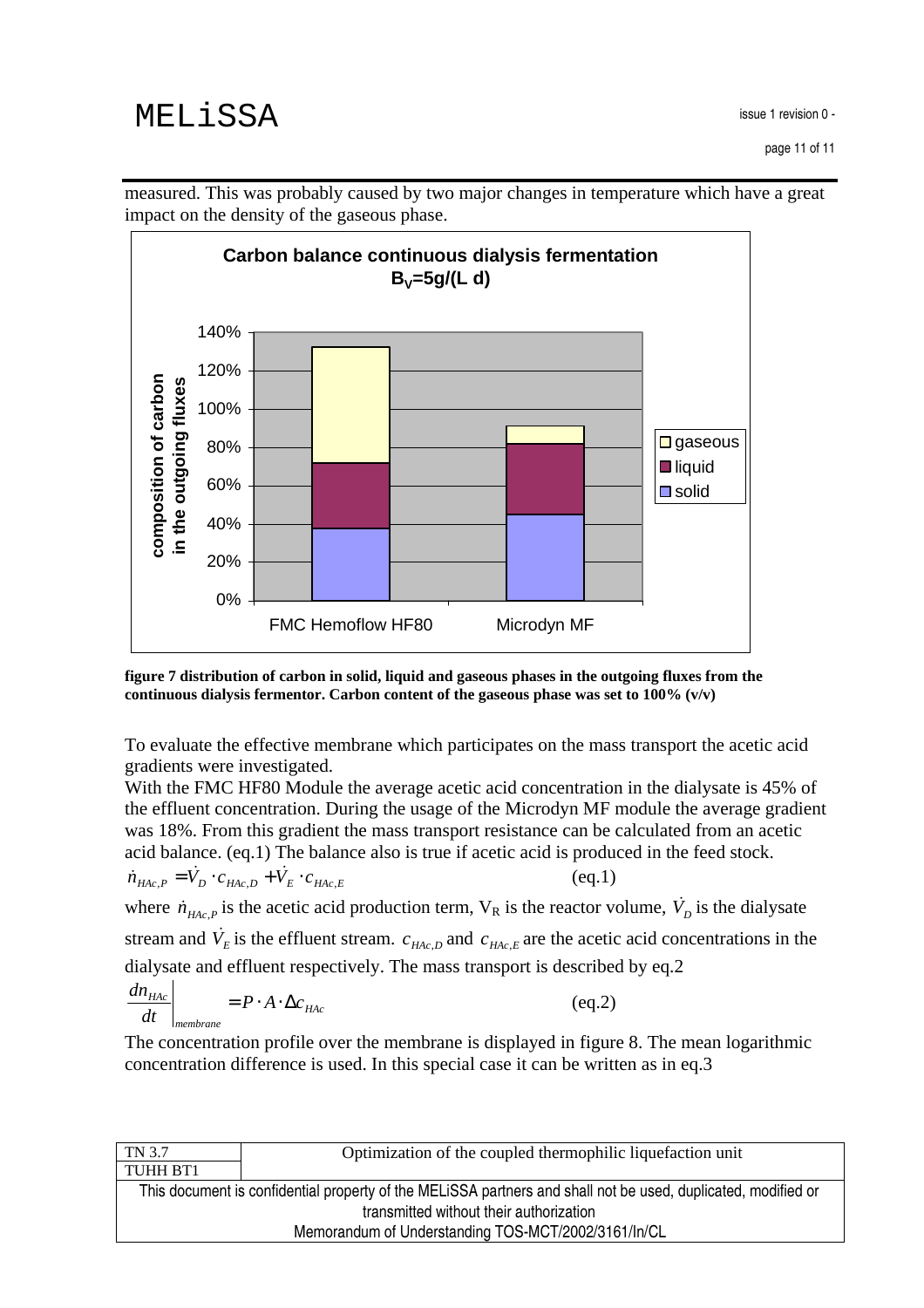issue i revision u -

page 12 of 12

$$
\Delta c_{HAc} = \frac{c_D}{\ln\left(\frac{c_E}{c_E - c_D}\right)}\tag{eq.3}
$$

| TN 3.7                                              | Optimization of the coupled thermophilic liquefaction unit                                                    |  |
|-----------------------------------------------------|---------------------------------------------------------------------------------------------------------------|--|
| TUHH BT1                                            |                                                                                                               |  |
|                                                     | This document is confidential property of the MELISSA partners and shall not be used, duplicated, modified or |  |
| transmitted without their authorization             |                                                                                                               |  |
| Memorandum of Understanding TOS-MCT/2002/3161/In/CL |                                                                                                               |  |
|                                                     |                                                                                                               |  |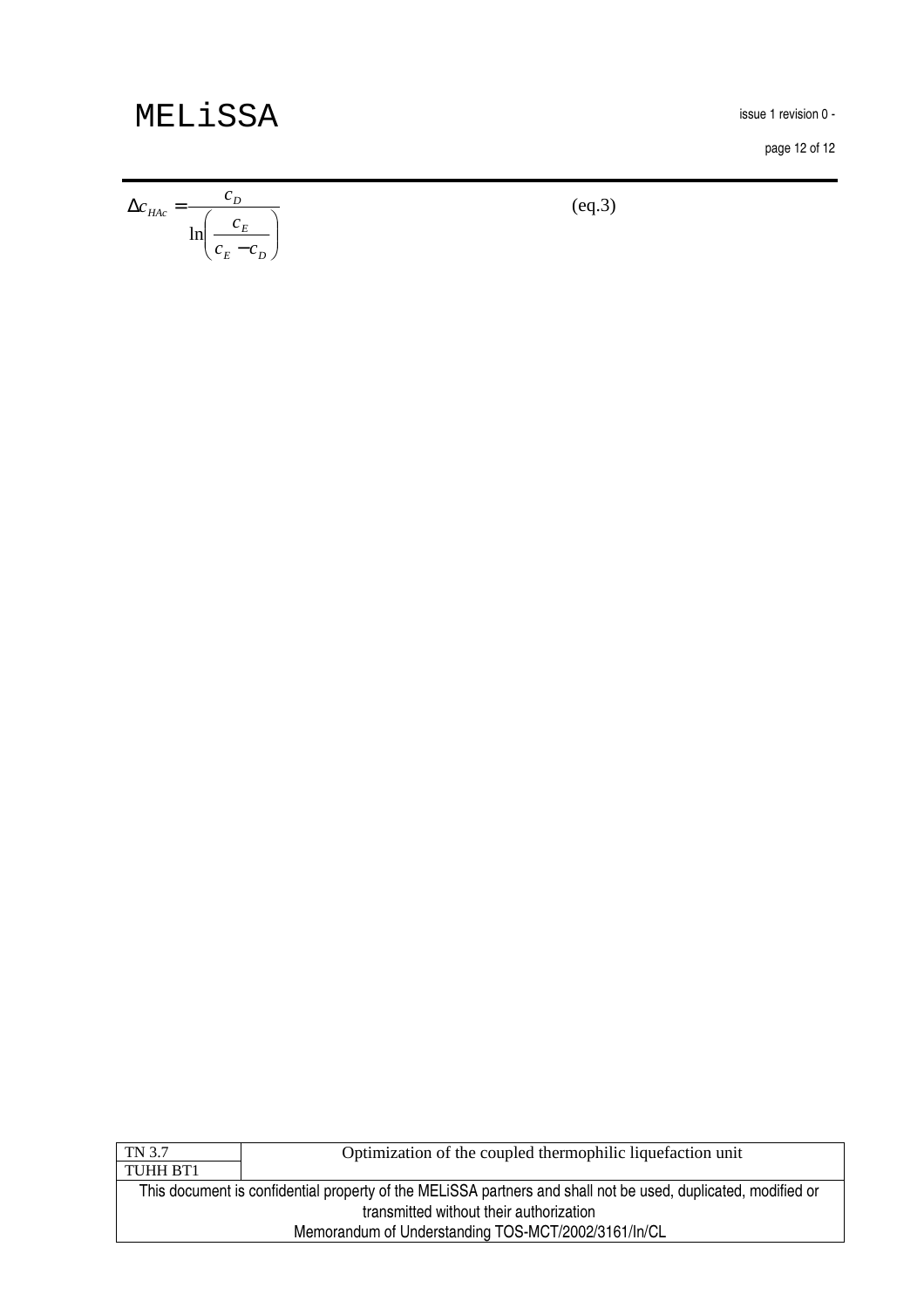issue i revision u -



**figure 8 concentration profile in the membrane module. Outside the membrane the concentration does not depend on the position in the vessel, since CSTR conditions are assumed. The concentration of the unloaded dialysate is zero.**

An acetic acid balance over the reactor at stationary conditions yields eq.4:

$$
\frac{dc_{HAc}}{dt} = 0 = \left(\dot{n}_P - \dot{n}_{mem}\right) \cdot V_R - \dot{V}_E \cdot c_E
$$
\n
$$
\tag{eq.4}
$$

Inserting eq.1-3 into eq.4 yields eq. 5.

$$
P \cdot A = \frac{(\dot{V}_D \cdot c_D + \dot{V}_E \cdot c_E) - \frac{\dot{V}_E \cdot c_E}{V_R}}{\ln\left(\frac{c_E}{c_E - c_D}\right)}
$$
(eq.5)

The mass transport coefficient PA is calculated with eq.5 to 0.55L/h for the FMC-hemoflow module and to 0.21L/h for the Microdyn MF-module. For PS the permeability for acetic acid was determined to  $2x10^{-2}$  cm/min. With the known membrane area of the modules and assuming that the permeability is the same for the thicker PP-Membrane inside the Microdyn MF-module it can be calculated that only 2.6% (FMC hemoflow) and 1.6% (Microdyn MF) of the membrane area participate on the mass transport.

This can be explained with the unfavorable flow regime inside the hollow fiber bundle. The diameter of the hollow fiber bundle is 60mm (Microdyn MF) and 50mm (FMC HF80). From the percentace of active membrane area the thickness of the active layer on the bundle can be calculated. The thickness is 240µm for the FMC-hemoflow module and 320µm for the Microdyn MF module, corresponding to the dimensions of one hollow fiber (FMC HF80) or even a half hollow fiber (Microdyn MF).

| Optimization of the coupled thermophilic liquefaction unit                                                    |  |
|---------------------------------------------------------------------------------------------------------------|--|
|                                                                                                               |  |
| This document is confidential property of the MELISSA partners and shall not be used, duplicated, modified or |  |
| transmitted without their authorization                                                                       |  |
| Memorandum of Understanding TOS-MCT/2002/3161/In/CL                                                           |  |
|                                                                                                               |  |